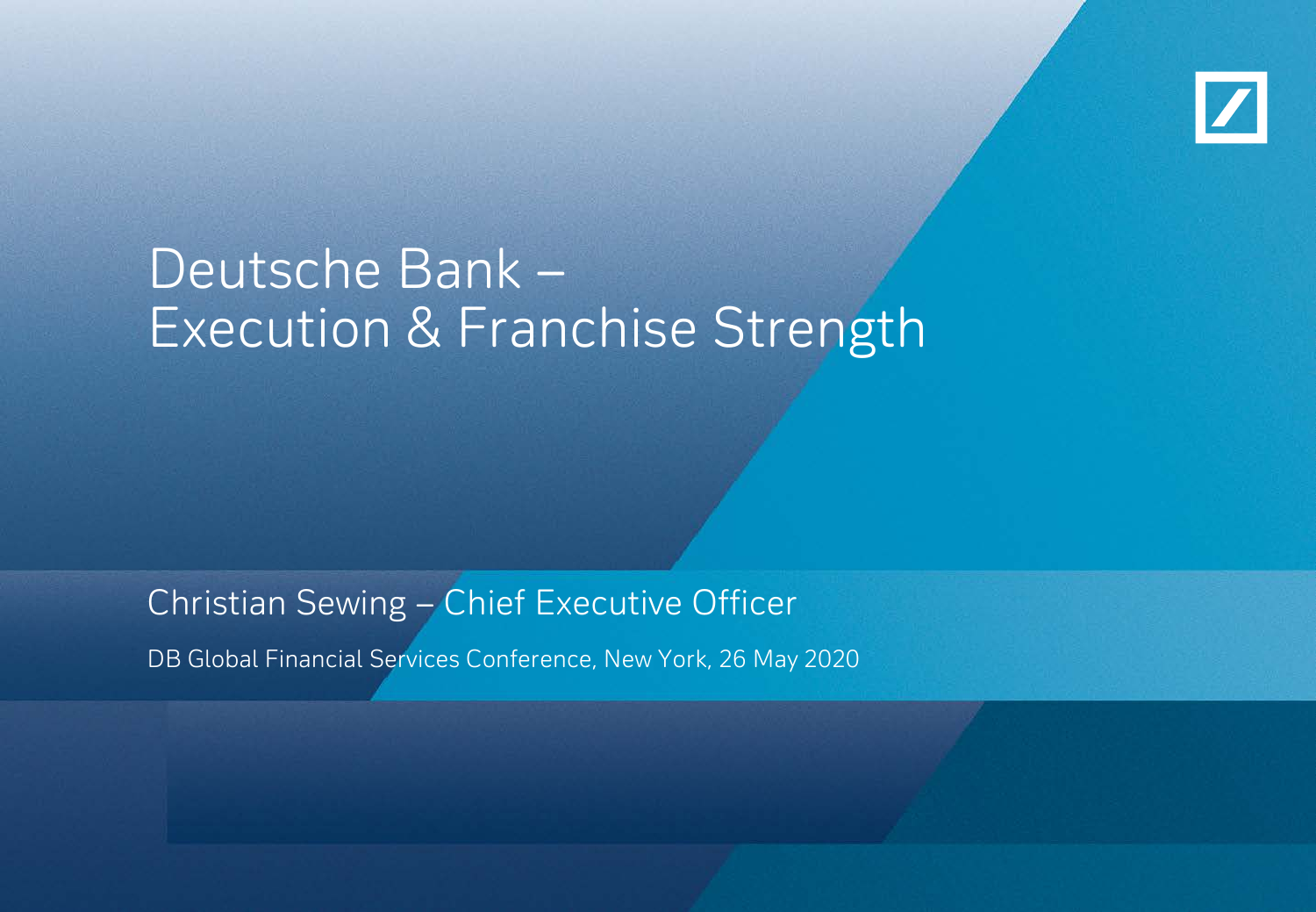

Strategy well aligned with the current environment – Q1 2020 results support positive trend

Strategic progress ahead of our internal expectations in first 3 out of 6 transformation quarters since July 2019

Franchise strength is increasingly visible  $-11\%$  positive operating leverage<sup>(1)</sup> in the Core Bank in Q1 2020

Strong capital, liquidity and conservative risk levels position us well to absorb upcoming stress

Home market in Germany is the most stable market in which to operate

(1) Q1 2020 Core Bank year-on-year revenue growth excluding specific items of 7% with adjusted costs excluding transformation charges (4)%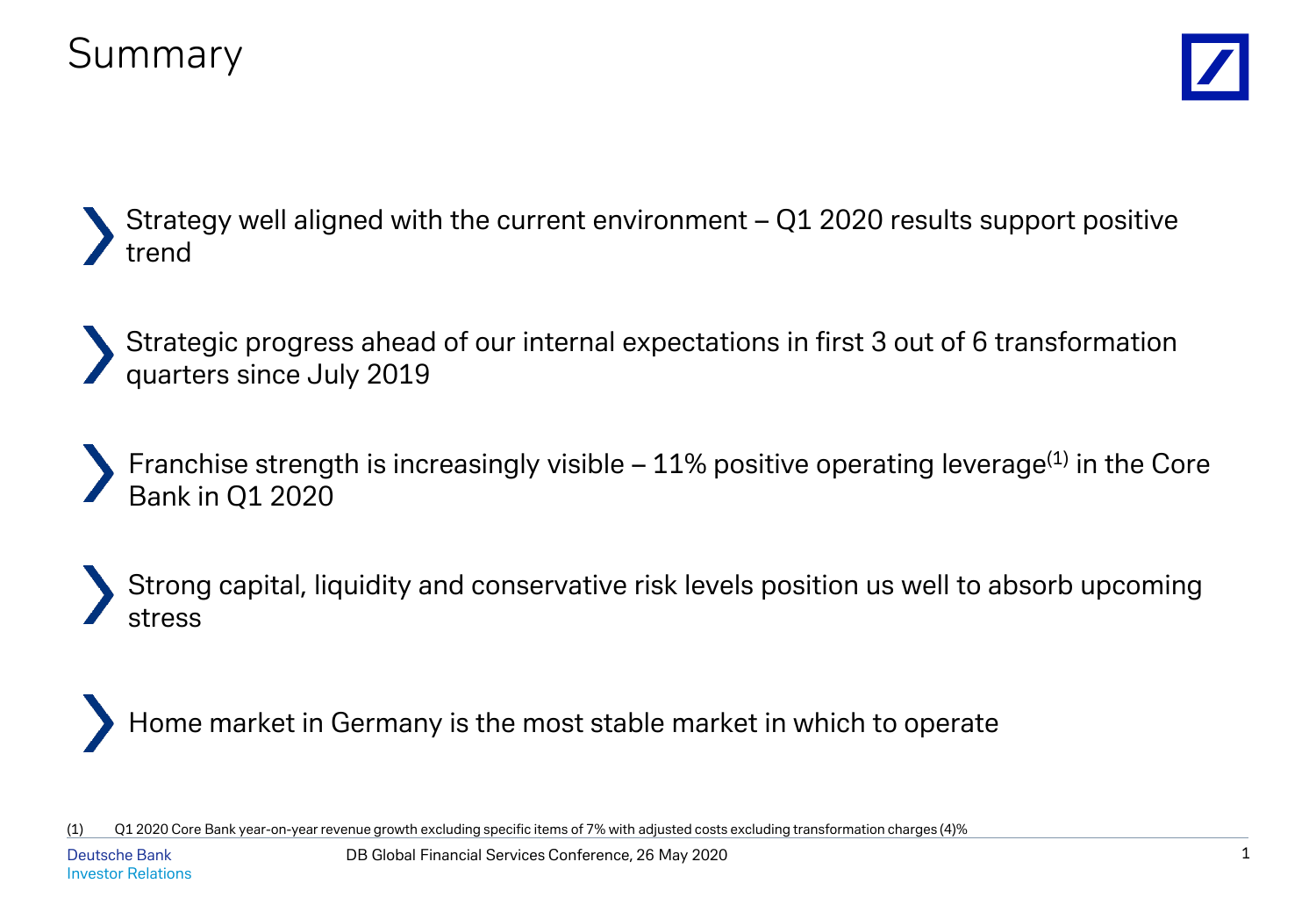# We are ahead of plan with our strategic transformation



## Our decisive actions announced in July 2019

| Exit<br>businesses                                                                                                                   | <b>Create four client-</b><br>centric divisions       | Cut<br>costs                                                                                                      | Invest in<br>technology &<br>control                                                                            | Manage and<br>liberate capital                                                              |
|--------------------------------------------------------------------------------------------------------------------------------------|-------------------------------------------------------|-------------------------------------------------------------------------------------------------------------------|-----------------------------------------------------------------------------------------------------------------|---------------------------------------------------------------------------------------------|
|                                                                                                                                      |                                                       |                                                                                                                   |                                                                                                                 |                                                                                             |
| We have exited<br>Equities Sales &<br>Trading and<br>repositioned our Fixed<br>Income business.<br>Franchise momentum<br>is building | We have implemented<br>clear client-led<br>strategies | We have delivered on<br>all our cost targets<br>and outperformed<br>versus internal<br>expectations in Q1<br>2020 | Investments are<br>helping our clients<br>and staff and provide<br>enhanced<br>management tools<br>and controls | We are on track to<br>deliver our<br>deleveraging targets<br>in the Capital Release<br>Unit |
|                                                                                                                                      |                                                       |                                                                                                                   |                                                                                                                 |                                                                                             |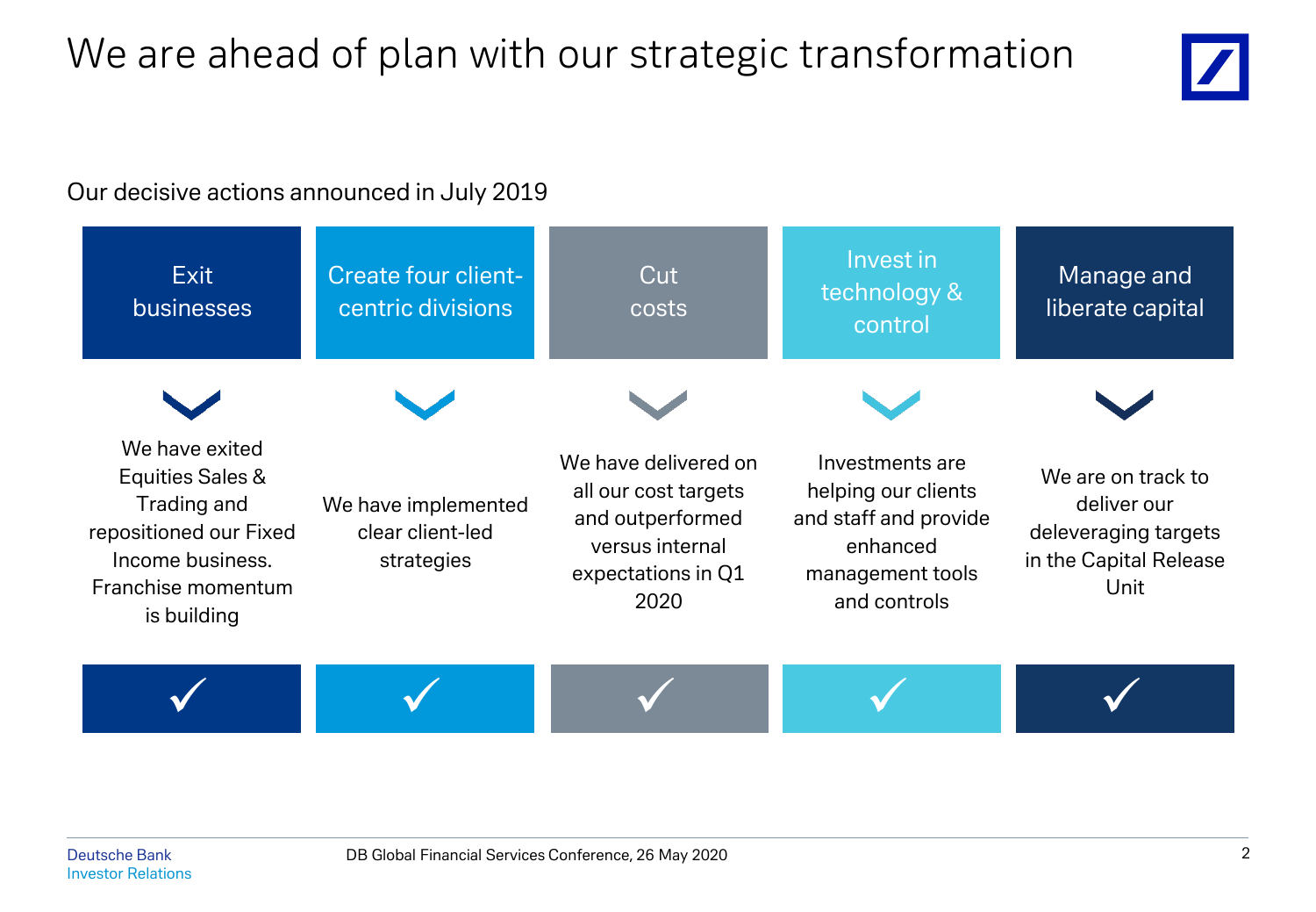## Our franchise strength is increasingly visible In  $f$  bn





Revenues ex. specific items<sup>(1)</sup>  $\qquad \qquad$  Adjusted profit (loss) before tax<sup>(2)</sup>

(1) Q1 2020 reported revenues: Group € 6.4bn, Core Bank € 6.4bn, Capital Release Unit € (0.1)bn<br>(2) O1 2020 reported profit (loss) before tax: Group € 0.2bn, Core Bank € 1.0bn, Capital Release U

(2) Q1 2020 reported profit (loss) before tax: Group € 0.2bn, Core Bank € 1.0bn, Capital Release Unit € (0.8)bn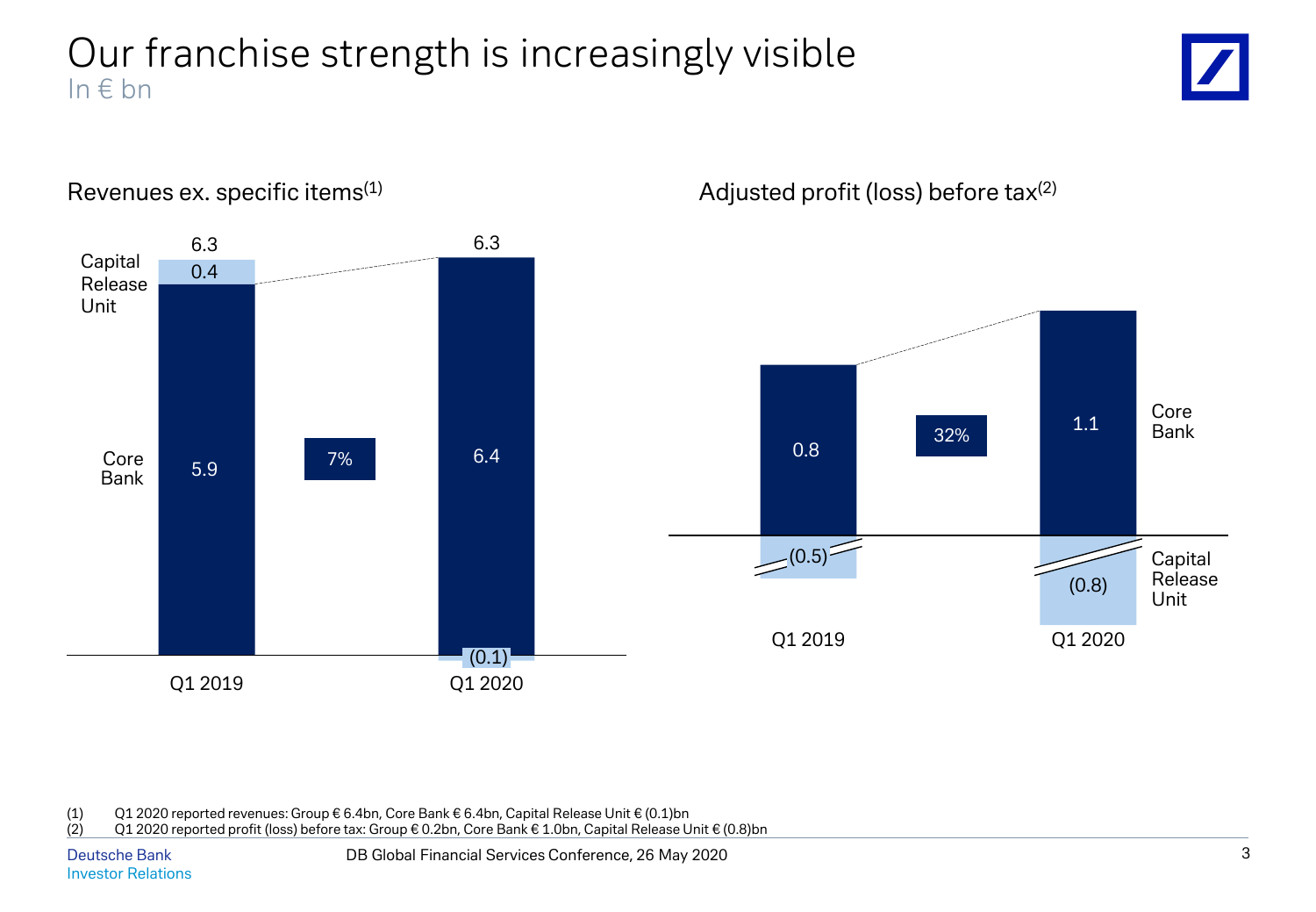# Disciplined progress towards cost reduction targets

Adjusted cost excluding transformation charges and bank levies, in  $\epsilon$  bn

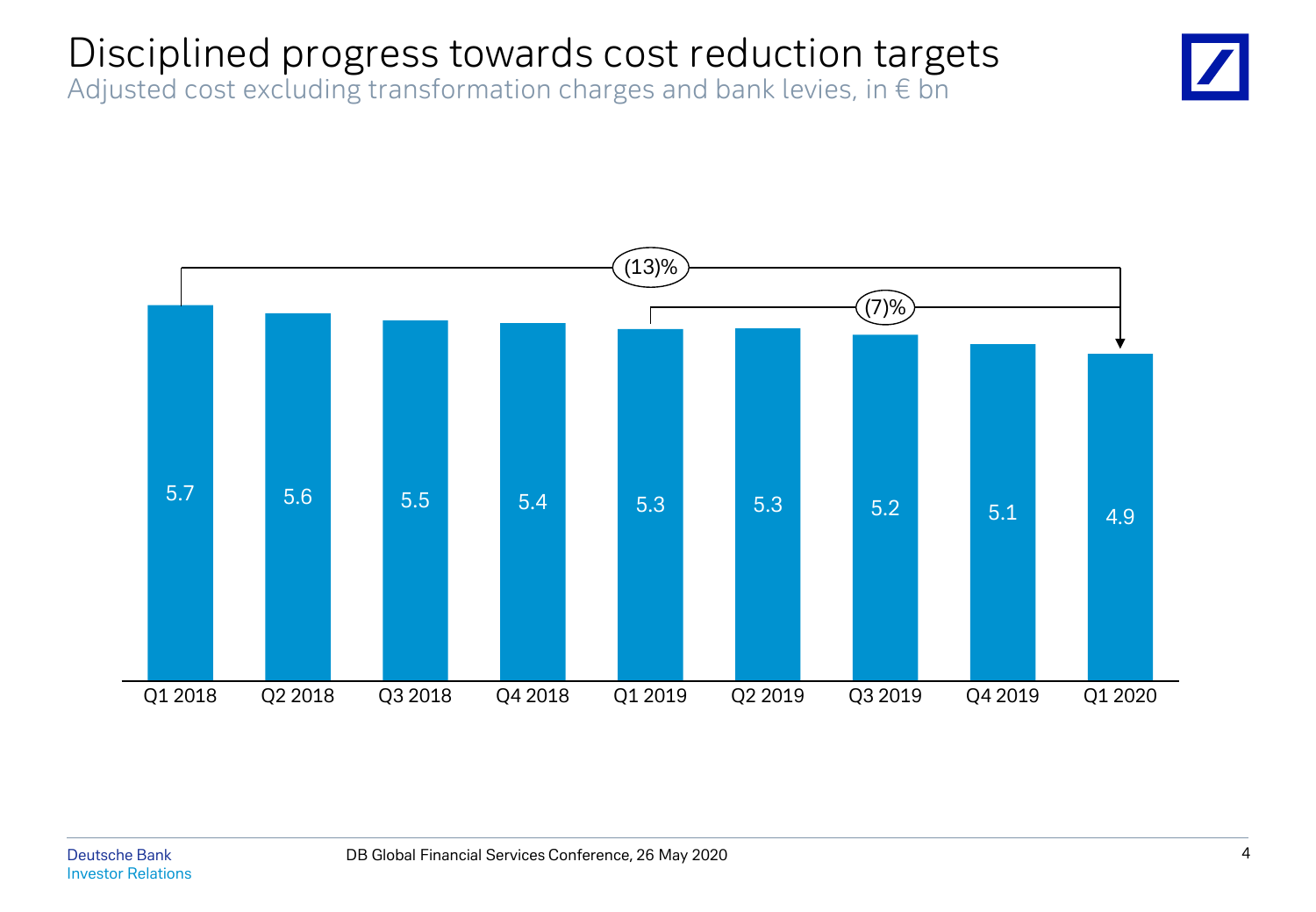# Four leading divisions with continued franchise momentum



## Investment Bank **Corporate Bank**

### RoTE(1): 10%

- − 80% revenues from franchises in top 5 market positions
- − #3 in Credit globally
- − #3 in FX globally
- − #3 in EMEA FIC

## Private Bank

### $RoTE^{(1)}$ : 5%

- − 22m clients worldwide
- − € 450bn assets under management
- − € 230bn loan book
- − #1 German wealth manager



RoTE(1): 5%

- − #1 Euro clearer
- − Leading non-US domiciled USD clearer
- − Banking network across 145 countries
- − Trusted advisor to ~900k German commercial clients

## Asset Management

RoTE(1): 17%

- − #1 German retail asset manager
- − #2 European manager of exchange traded funds
- − #4 insurance asset manager globally
- − 81% AuM outperformance against benchmark

(1) Q1 2020 return on tangible equity annualized excluding bank levies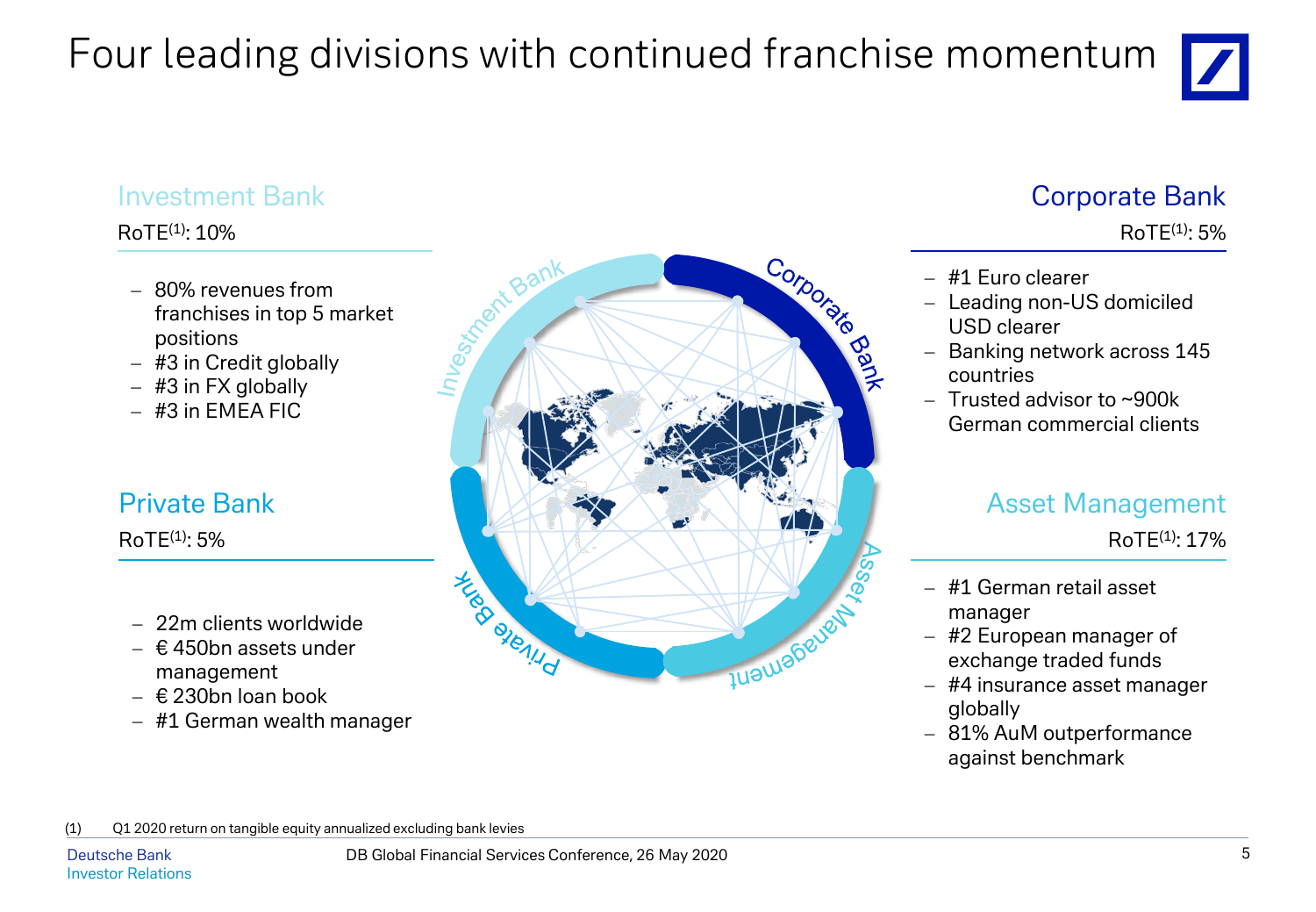# Executing well on our strategic priorities



## Investment Bank **Comporate Bank** Comporate Bank **Comporate Bank**

- − Stabilize our revenues and focus on core strengths
- − After front-office reductions in 2019,<br>focus on infrastructure efficiencies<br>– Invest in technology capabilities focus on infrastructure efficiencies
- − Invest in technology capabilities to optimize flow business
- − Optimize funding

- − Drive efficiencies, in particular in Germany
- − Monetize #1 position in Germany
- − Convert deposits into investment products / shift into mandates
- − Grow international and wealth platforms



- − Be the bank of choice for the Corporate Treasurer
- − Capture the full potential of our payments business
- − Grow Asia-Pacific revenues
- − Pass through on negative interest rates

- − Launch innovative products and maintain strong performance
- − Leverage strategic partnerships to reach 3-5% net inflow target
- − Make DWS a top 10 Asset Manager and become ESG thought leader
- − Take further cost measures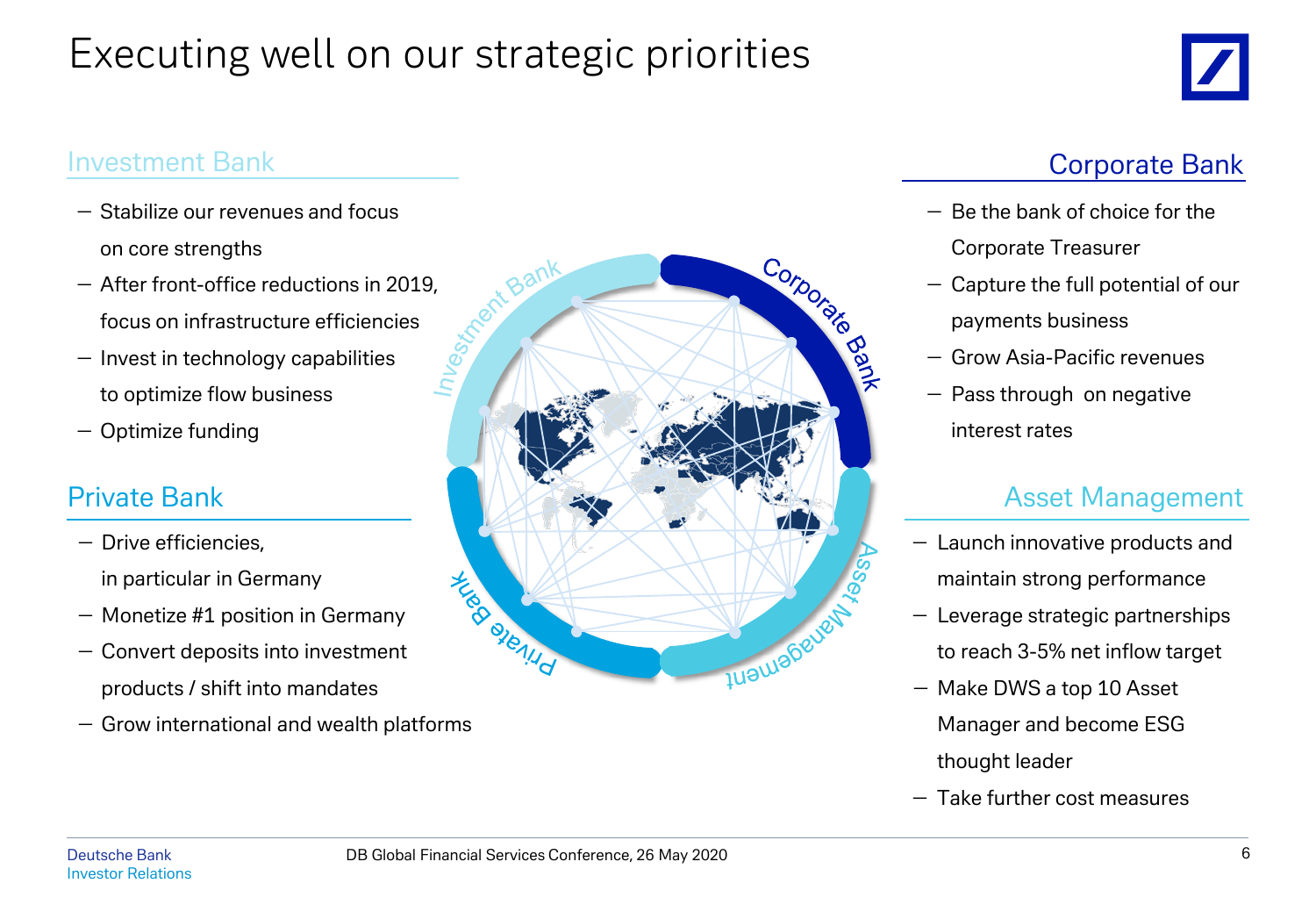## We operate where our clients want us to be 2019 revenues



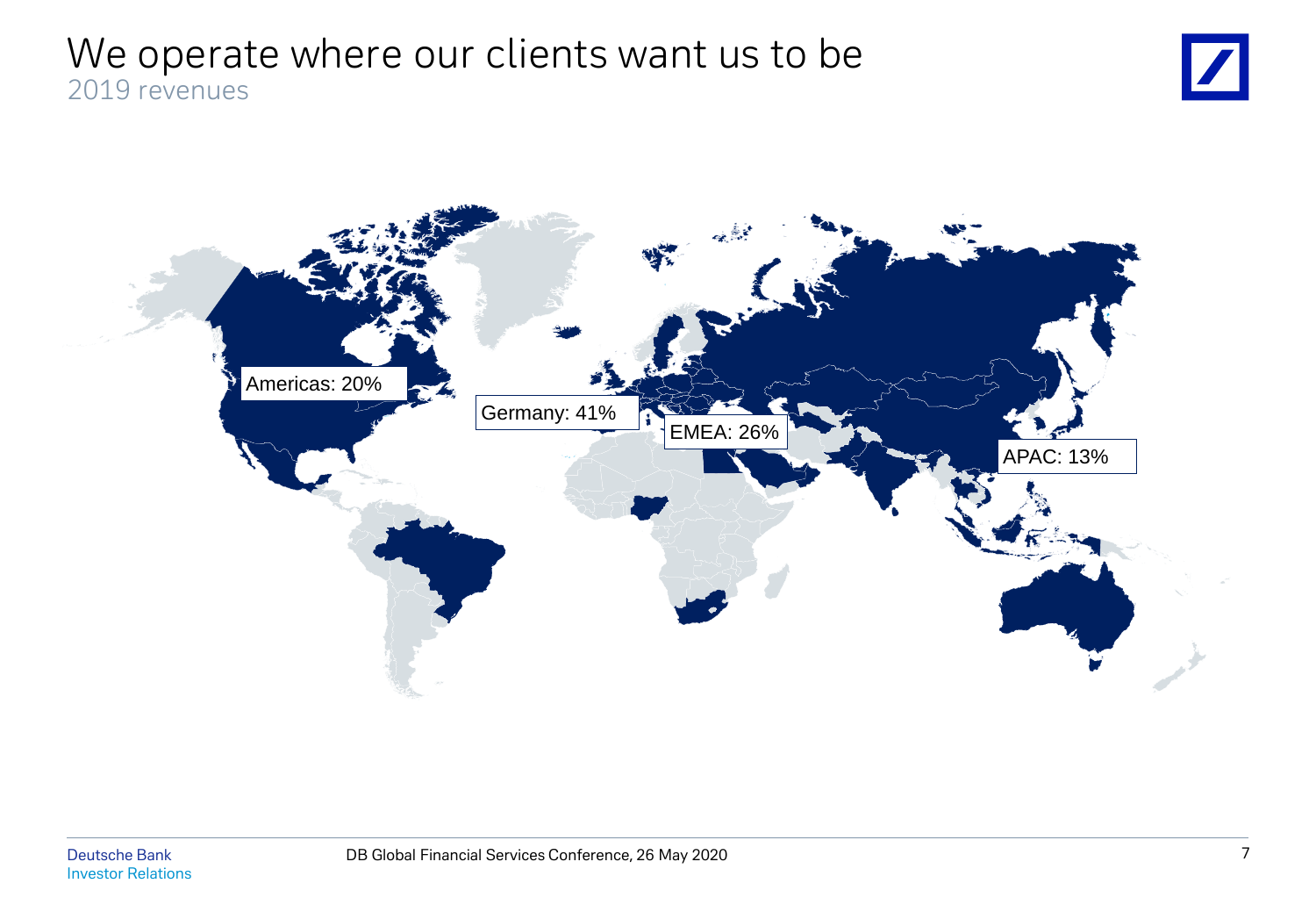## Well positioned in this crisis as Germany's leading bank % of GDP as of 2019



### Announced government COVID-19 measures Company Corporate debt





Access point to state sponsored lending as 'Hausbank' to ~900k corporate and commercial clients

Leading German corporate finance franchise – 14% market share year-to-date

Reinforced position as leading German retail bank

Provided liquidity and solutions as the #1 domestic retail asset manager





### Government debt **Household debt Household debt**



Source: DB Research, Bundesbank, IMF, Bruegel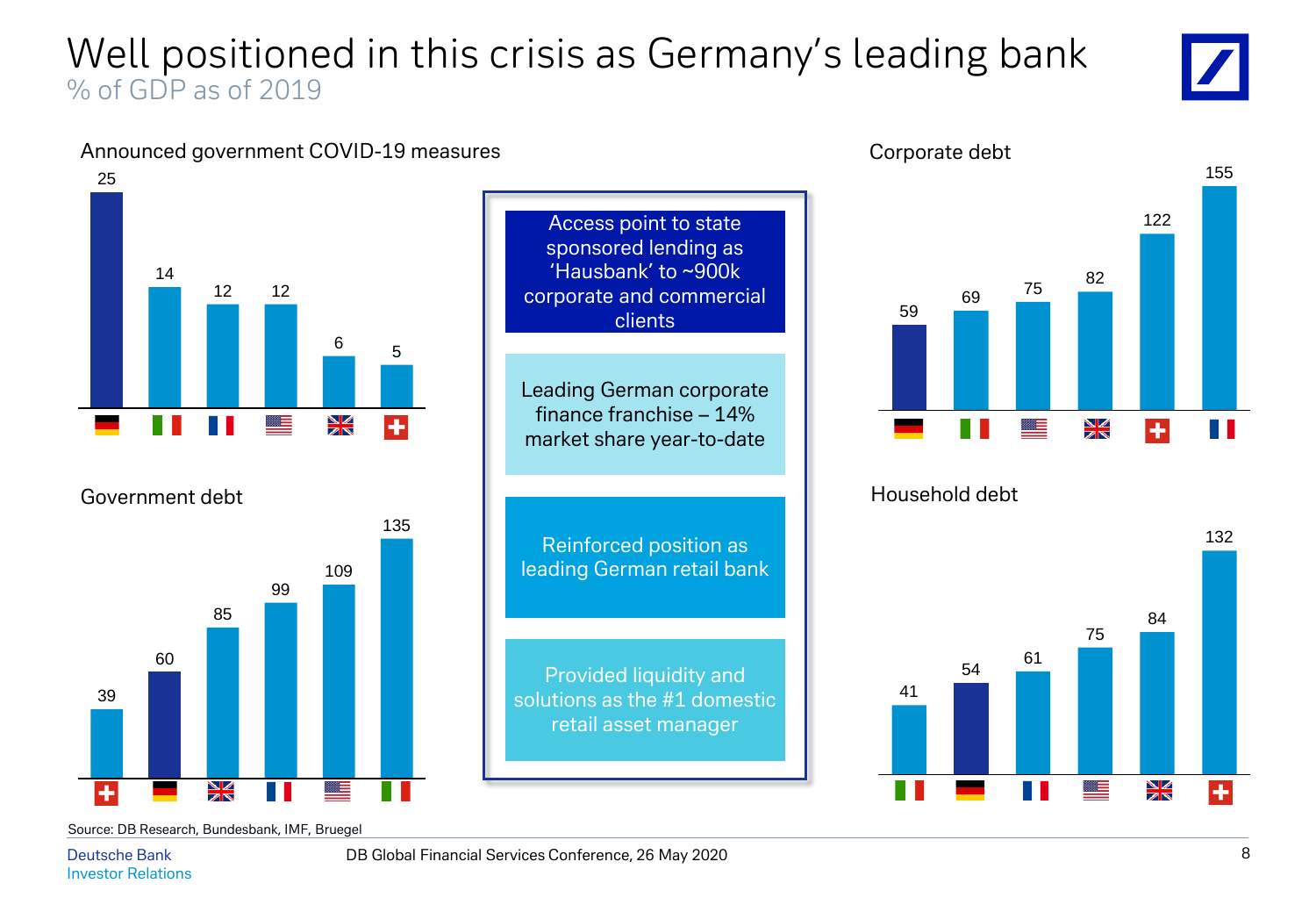# Maintained strong balance sheet



|                                                | Q1 2020           | Comment                                                                 |
|------------------------------------------------|-------------------|-------------------------------------------------------------------------|
| Common Equity Tier 1 capital ratio             | 12.8%             | 239bps above current regulatory<br>requirements                         |
| Liquidity reserves                             | € 205bn           | Maintained a strong liquidity profile<br>while supporting client demand |
| <b>Liquidity Coverage Ratio</b>                | 133%              | $\epsilon$ 43bn above requirements                                      |
| <b>Average Value at Risk</b>                   | € 24 $m$          | Tightly controlled market risk                                          |
| Provision for credit losses as a % of<br>loans | 44 <sub>bps</sub> | Increase reflects deteriorating<br>macroeconomic outlook                |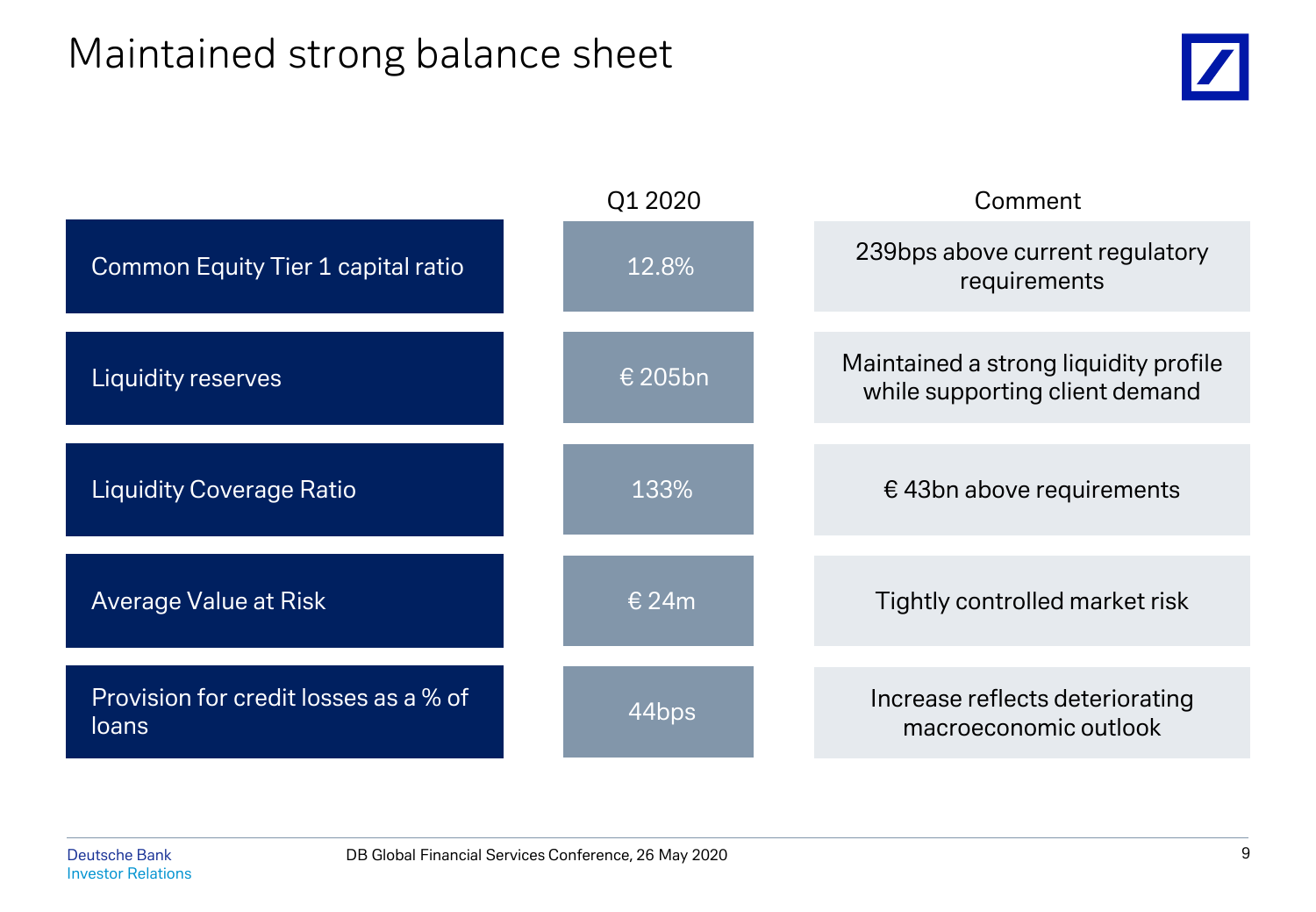# Low risk, well diversified loan portfolio

Q1 2020 loans at amortized cost, in  $\epsilon$  bn, period end



| 459 |                        |                                                                                                                                                                                                                                                                                                      |
|-----|------------------------|------------------------------------------------------------------------------------------------------------------------------------------------------------------------------------------------------------------------------------------------------------------------------------------------------|
| 131 | <b>Corporate Bank</b>  | — Trade Finance and working capital, mainly short-term to German midcaps and<br>global multinationals<br>- Commercial Banking loans to midcap and SME clients in Germany<br>- Concentration risk subject to strict hedging framework                                                                 |
| 87  | <b>Investment Bank</b> | — Asset backed loans (iA- median rating <sup>(2)</sup> ) collateralized with diverse range of assets<br>- Commercial real estate loans (~60% LTV), positioned to withstand downside risks<br>- Conservative underwriting standards across leveraged loans<br>— Dynamic hedging of bridge commitments |
|     |                        |                                                                                                                                                                                                                                                                                                      |
| 230 | <b>Private Bank</b>    | $-$ ~50% of total loan portfolios in the Private Bank<br>- ~60% of Private Bank loans in low risk German mortgages - median LTV 64%<br>- Wealth Management portfolio 99% collateralized<br>-ltalian portfolio best in class with gross non-performing loans below 2.5% <sup>(3)</sup>                |
|     | Other <sup>(1)</sup>   |                                                                                                                                                                                                                                                                                                      |

90% of our commitments in the Corporate and Investment Bank are to clients rated investment grade

Note: Loan amounts are gross of allowances for loan losses. LTV = Loan to Value

- (1) Mainly Corporate & Other and Capital Release Unit
- (2) Based on Deutsche Bank internal rating assessment

(3) Applicable to DB SpA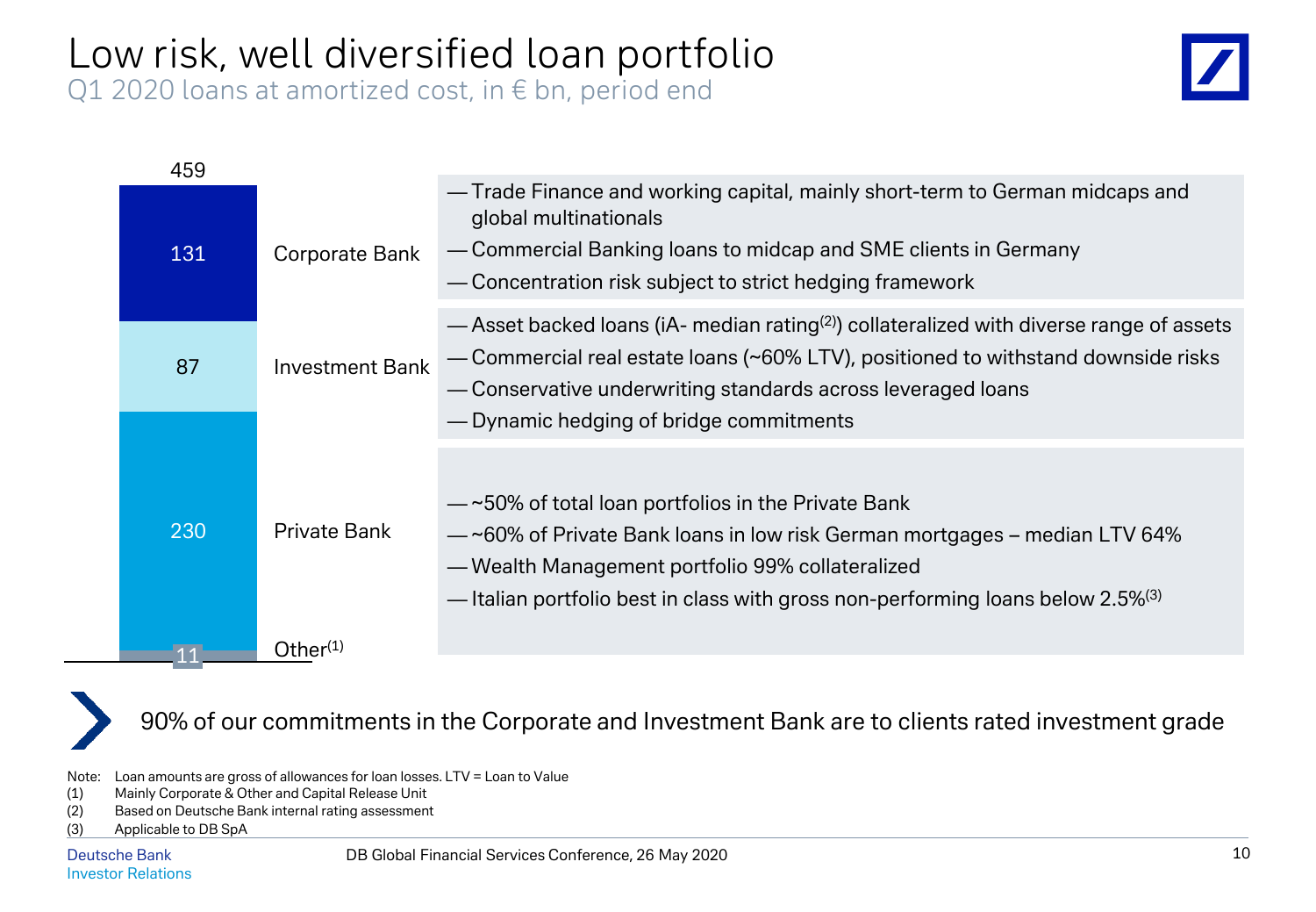## Strong credit quality versus peers Q1 2020





Credit Loss Provisions  $(CLP)^{(1)}$  Loan loss reserves consistent with peers<sup>(2)</sup>



(1) Annualized, in bps vs gross loans<br>(2) For banks that did not disclose loans

(2) For banks that did not disclose loan split details for Q1 2020, assumption that loan mix equals Q4 2019

(3) Unsecured retail loans defined as retail loans excluding mortgages and excluding loans collateralized by securities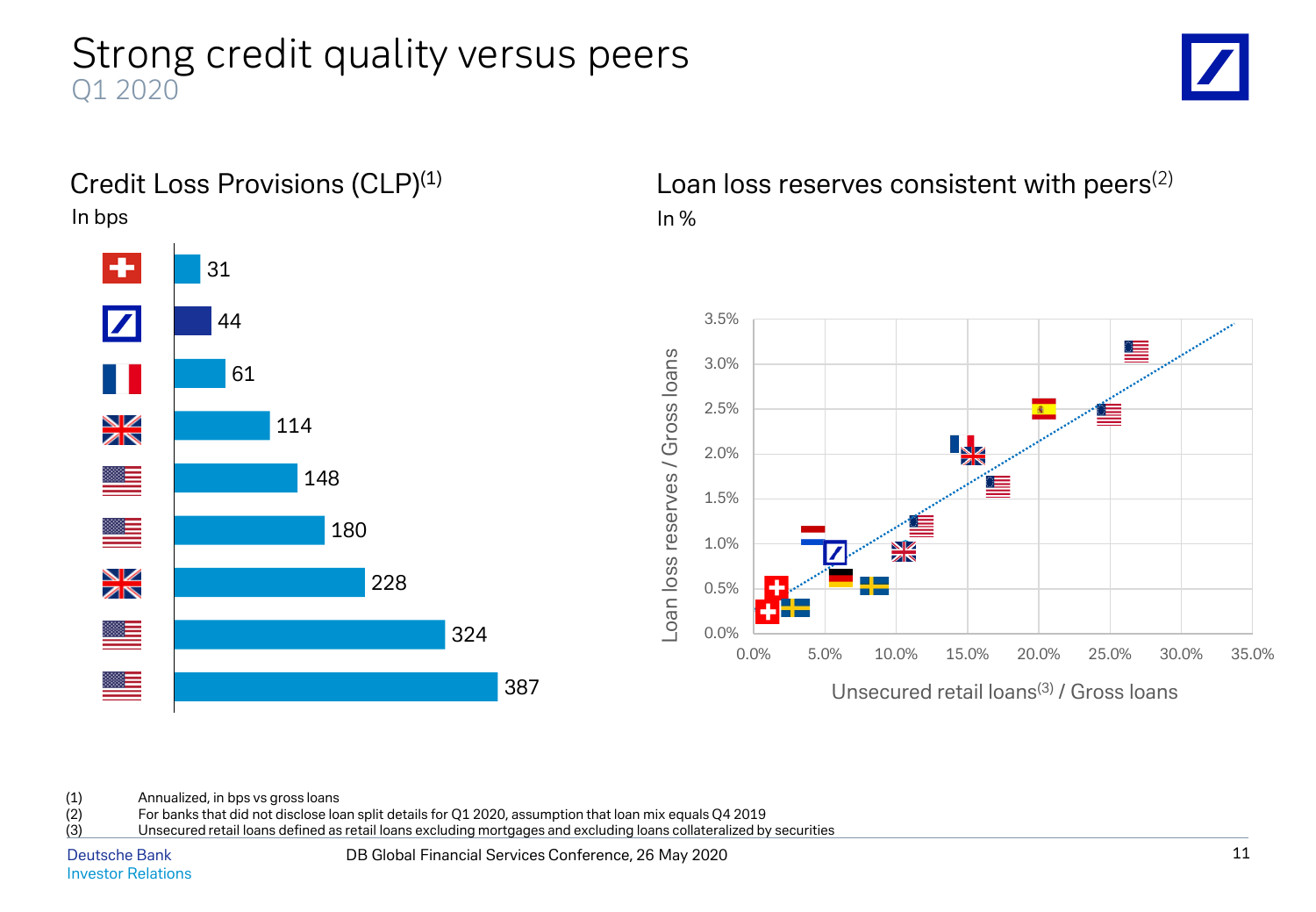# Increasing investments in technology and controls



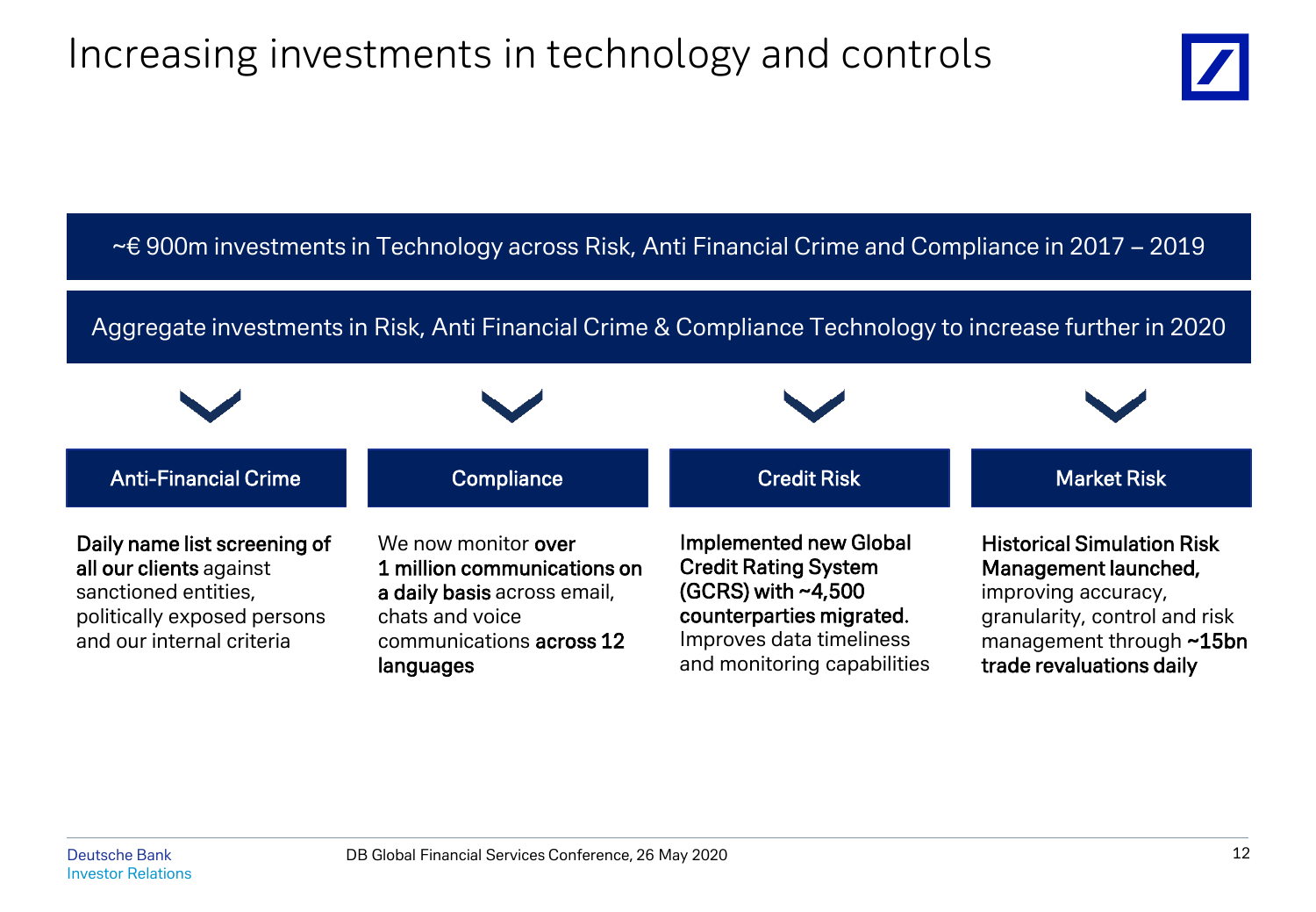Our targets



Continued business momentum positions us well in current environment

Strategic priorities supporting our cost reduction path

Well capitalized, highly liquid and low risk balance sheet provides a solid foundation to support clients

Reaffirm our Return on Tangible Equity target of 8% in 2022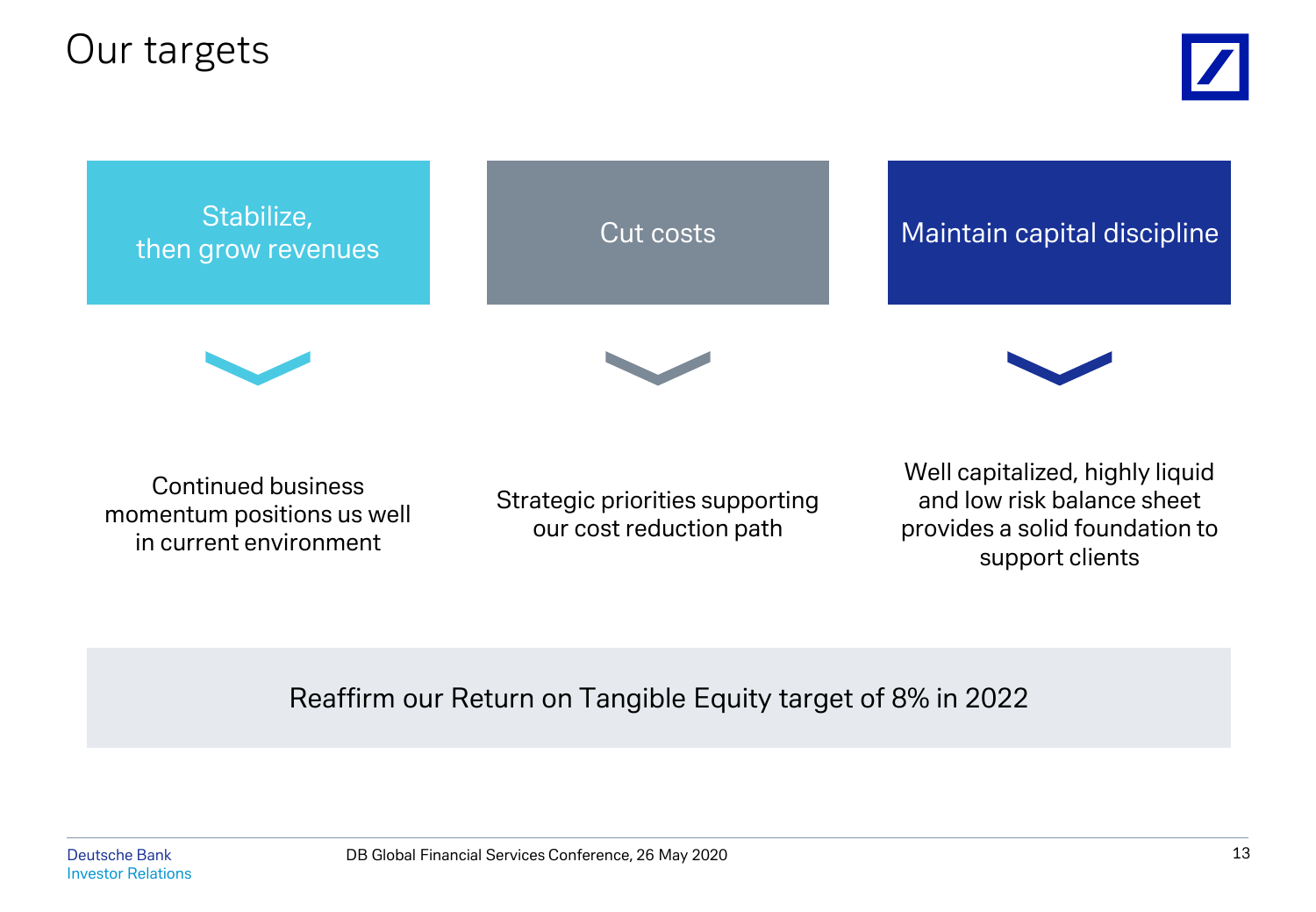# Well positioned to address the upcoming challenges